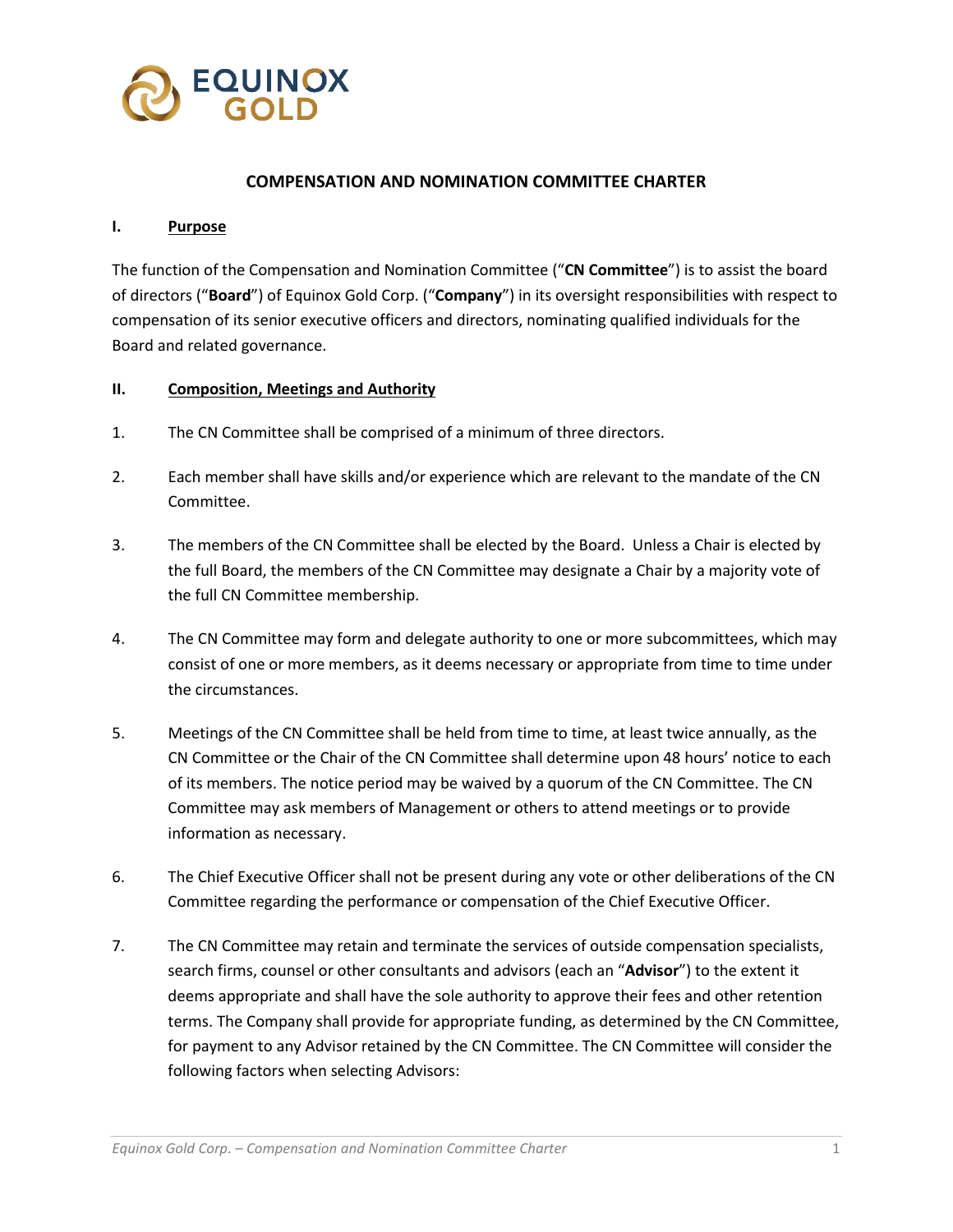- (a) Any business or personal relationship between an Advisor and a member of the CN Committee or an executive officer of the Company;
- (b) The provision of other services to the Company by an Advisor;
- (c) The total amount of fees paid by the Company to an Advisor, as a percentage of the total revenue of the Advisor;
- (d) The policies and procedures of an Advisor that are designed to prevent conflicts of interest; and
- (e) Any stock of the Company owned by an Advisor.
- 8. The quorum for the transaction of business at any meeting of the CN Committee or any subcommittee shall be either (a) 50% of the members provided that the Chair of the CN is in attendance or (b) a majority of the members of the CN Committee or subcommittee.
- 9. The CN Committee shall prepare and maintain minutes of its meetings, and periodically report to the Board regarding such matters as are relevant to the CN Committee's discharge of its responsibilities and shall report in writing on request of the Chair of the Board.
- 10. The CN Committee shall evaluate its own performance at least annually.

# **III. Responsibilities and Duties – Compensation and Related Matters**

The responsibilities and duties of the CN Committee regarding compensation matters include:

- 1. Periodically (not less than annually) reviewing and making recommendations to the Board with respect to the Company's overall compensation and benefits philosophies and programs for senior executive officers, including base salaries, bonus and incentive plans, deferred compensation and retirement plans, share-based plans, other benefits and perquisites, and employment and change of control agreements.
- 2. Annually reviewing and making recommendations to the Board with respect to the compensation for the Chief Executive Officer and other senior executive officers of the Company including base salaries, bonuses and other performance incentives and stock-based grants and other benefits and perquisites.
- 3. Annually reviewing the *Statement of Executive Compensation* included in the Management Information Circular and other compensation disclosure documents, and otherwise reviewing all executive compensation disclosure before it is publicly disclosed.
- 4. Annually reviewing and recommending to the Board the compensation of the directors, including annual Board and committee retainers, meeting fees, stock-based grants and other benefits conferred upon the Board.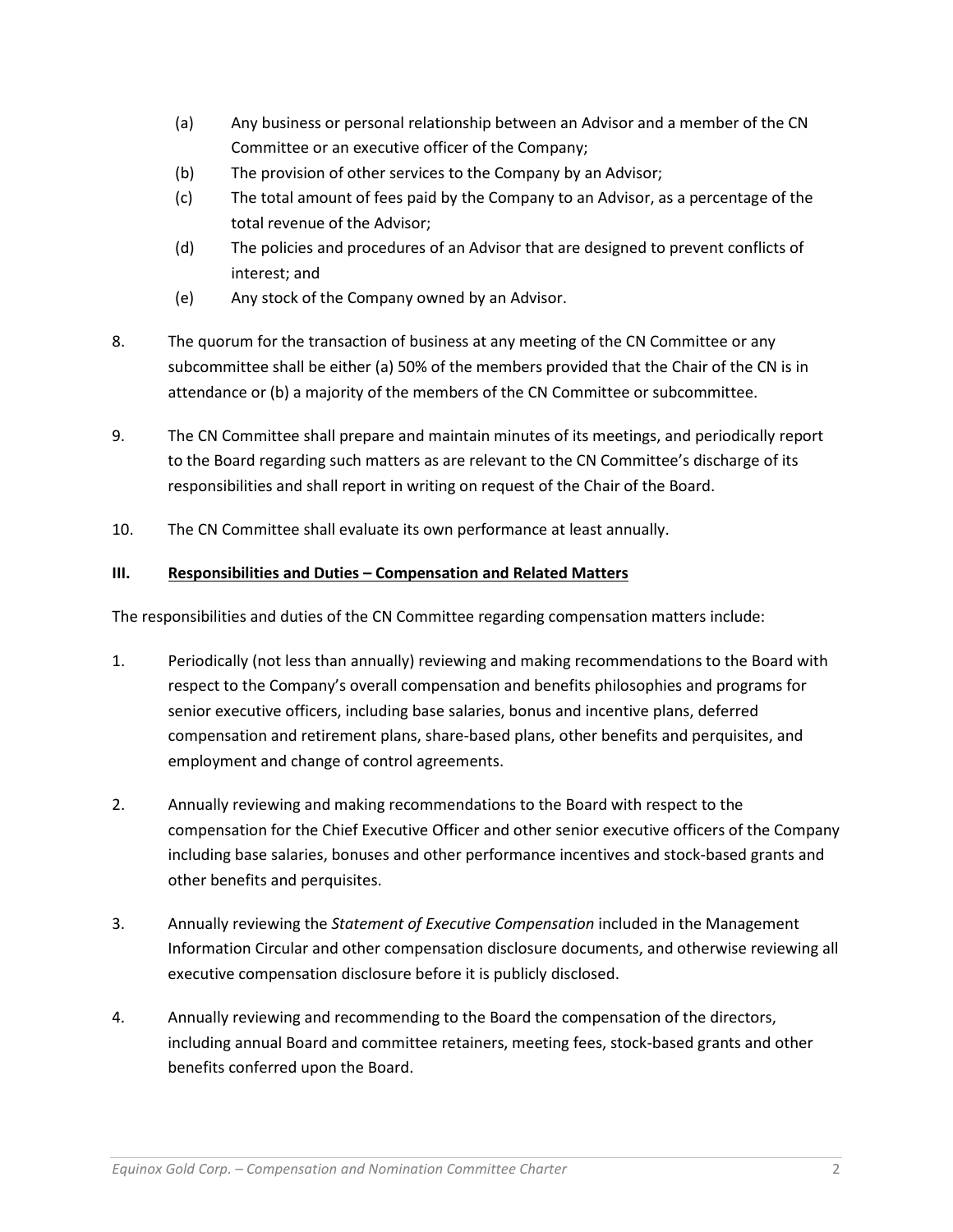- 5. Reviewing and reporting to the Board on potential risks arising from the Company's compensation policies and practices.
- 6. Reviewing corporate goals and objectives relevant to the Chief Executive Officer and other senior executive officers, evaluating the performance of the Chief Executive Officer and other senior executive officers generally and in light of annual corporate goals and objectives under any incentive compensation plan, and making compensation recommendations accordingly.

## **IV. Responsibilities and Duties – Nomination and Related Matters**

The responsibilities and duties of the CN Committee regarding nomination matters include:

- 1. Annually reviewing this Charter and charters of other committees of the Board and making recommendations for any changes to the Board.
- 2. Annually reviewing the size, composition and qualifications of the Board, committees of the Board, including assessment and determination of desired skills and expertise, and ensuring that an appropriate number of non-executive directors sit on the Board and its committees.
- 3. Annually overseeing the evaluation of the effectiveness of the Board as a whole, the committees of the Board (including the CN Committee) and the contribution of individual directors.
- 4. Identifying and recommending possible nominees for the Board (and, where appropriate, recommending removal of Directors).
- 5. Recommending appropriate criteria for selection of new directors, including the desired skills, expertise and other qualities including independence and diversity.
- 6. Recommending the nominees for the Board for election by Shareholders.
- 7. Establishing orientation and education programs for directors.
- 8. Making recommendations to the Board, as necessary, regarding the establishment of new Board committees, including ad hoc committees.
- 9. Recommending membership of committees of the Board.
- 10. Developing and recommending corporate governance policies and practices for adoption by the Board.
- 11. Annually assessing the quality of the Company's corporate governance policies and practices and making recommendations for any changes to those policies and practices.